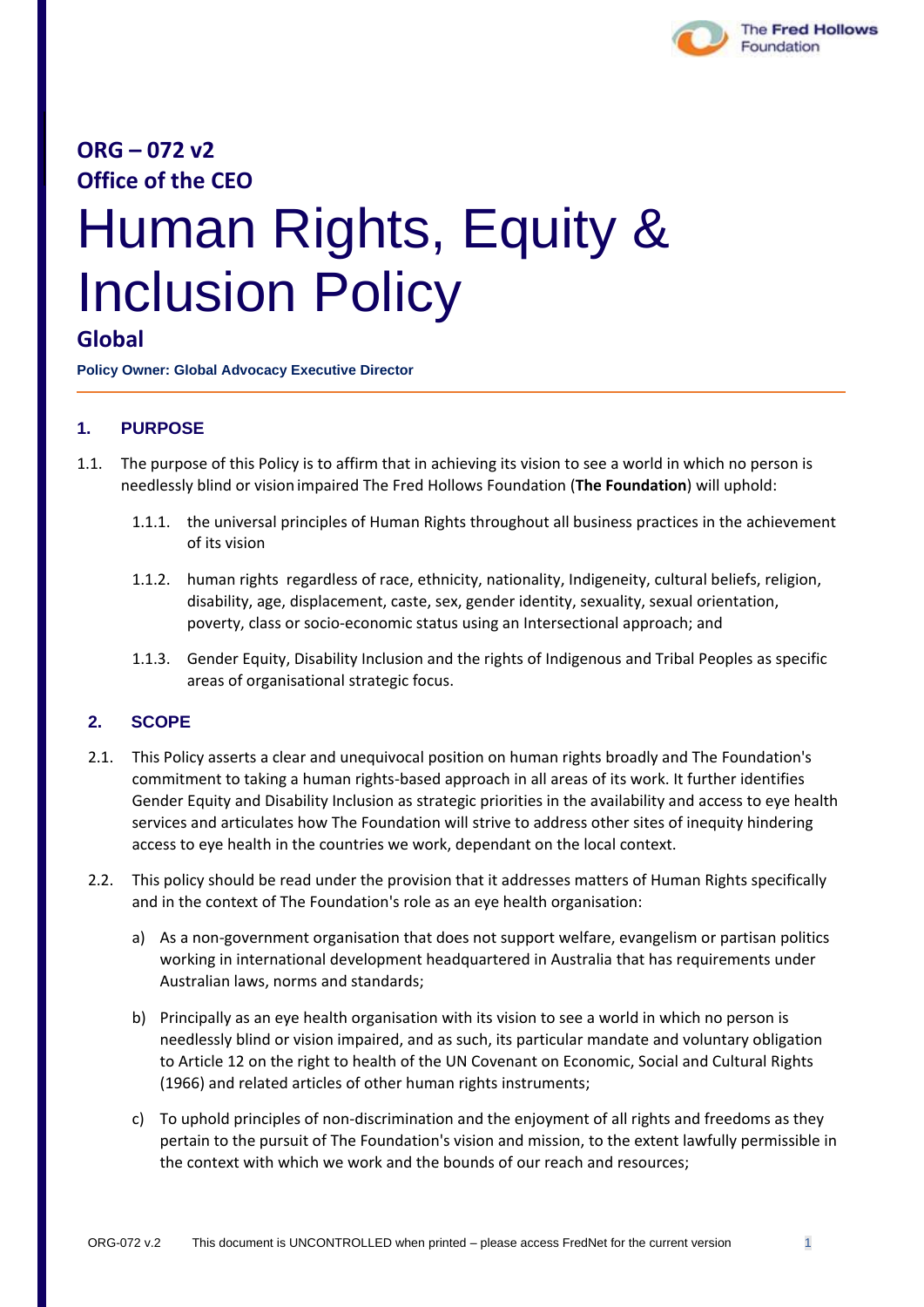- d) Acknowledging the cultural, moral and ethical standards and values of our founder of which define our approach to supporting those who are vulnerable and most marginalised and recognising the indivisible link between the enjoyment of other rights and the exercise of one's right to access eye health care, supporting and striving towards the fulfilment of all human rights that is context appropriate and in a manner uncompromising of our principal objective; and
- e) Recognising The Foundation's unique role in Australia extending from our founder and history towards broader social justice for Aboriginal and Torres Strait Islander peoples.

#### **3. BACKGROUND**

- 3.1. Human Rights, while articulated in international and domestic legal instruments and often taken to be self-evident, require proactive actions to be nurtured, upheld and realised. . A human rights-based approach emphasises how the Foundation seeks to achieve equity in its eye health work1.
- 3.2. The relationship between Human Rights, Gender, Disability and development is complex. Disability and Gender both impact the extent to which an individual is able to enjoy their Human Rights, and recognition of this must guide all development activities. Both women and people living in poverty are more likely to have or acquire a disability over the course of their life, and the majority of the world's poor are women. Women are disproportionately affected by all treatable and preventable conditions that cause blindness, and the vast majority of women living with blindness are also living in poverty.
- 3.3. The intersectionality of gender-based marginalisation compounded with issues associated with disability and vice versa, can result in cascading marginalisation in which women with disability are particularly vulnerable to social exclusion and economic disadvantage. As the rate of development increases, there is a risk that marginalised population groups, including women, people with Disability and Indigenous and Tribal Peoples, may be left behind, unless there are explicit mechanisms within development initiatives to ensure they are included.
- 3.4. Acknowledging and working to uphold human rights, to remove barriers of marginalisation to eye health services and promote diversity in all we do, must be a key priority within The Foundation's mission to see a world in which no person is needlessly blind or vision impaired.

#### **4. GUIDING PRINCIPLES**

- 4.1. The Foundation will take a Human Rights-based approach across all its business practices and functions while being sensitive to the range of contexts in which we work.
- 4.2. The Foundation upholds and recognises the importance of:
	- 4.2.1. Respect for and protection of internationally recognised Human Rights including civil and political, economic, social and cultural rights, the right to development and the rights of Indigenous and Tribal Peoples.
	- 4.2.2. Universality of the right to health and its indivisibility from and interdependence on other Human Rights —all individuals are equally entitled to enjoy the highest attainable standard of health, including eye health, irrespective of their income or socio- economic status and that the realisation or deprivation of an individual's right to eye health will impact on their ability to realise and enjoy their full Human rights.
	- 4.2.3. Strong national health and development systems as the foundation for an individual's ability

**The Fred Hollows** 

Foundation

<sup>1</sup> <https://humanrights.gov.au/our-work/rights-and-freedoms/human-rights-based-approaches>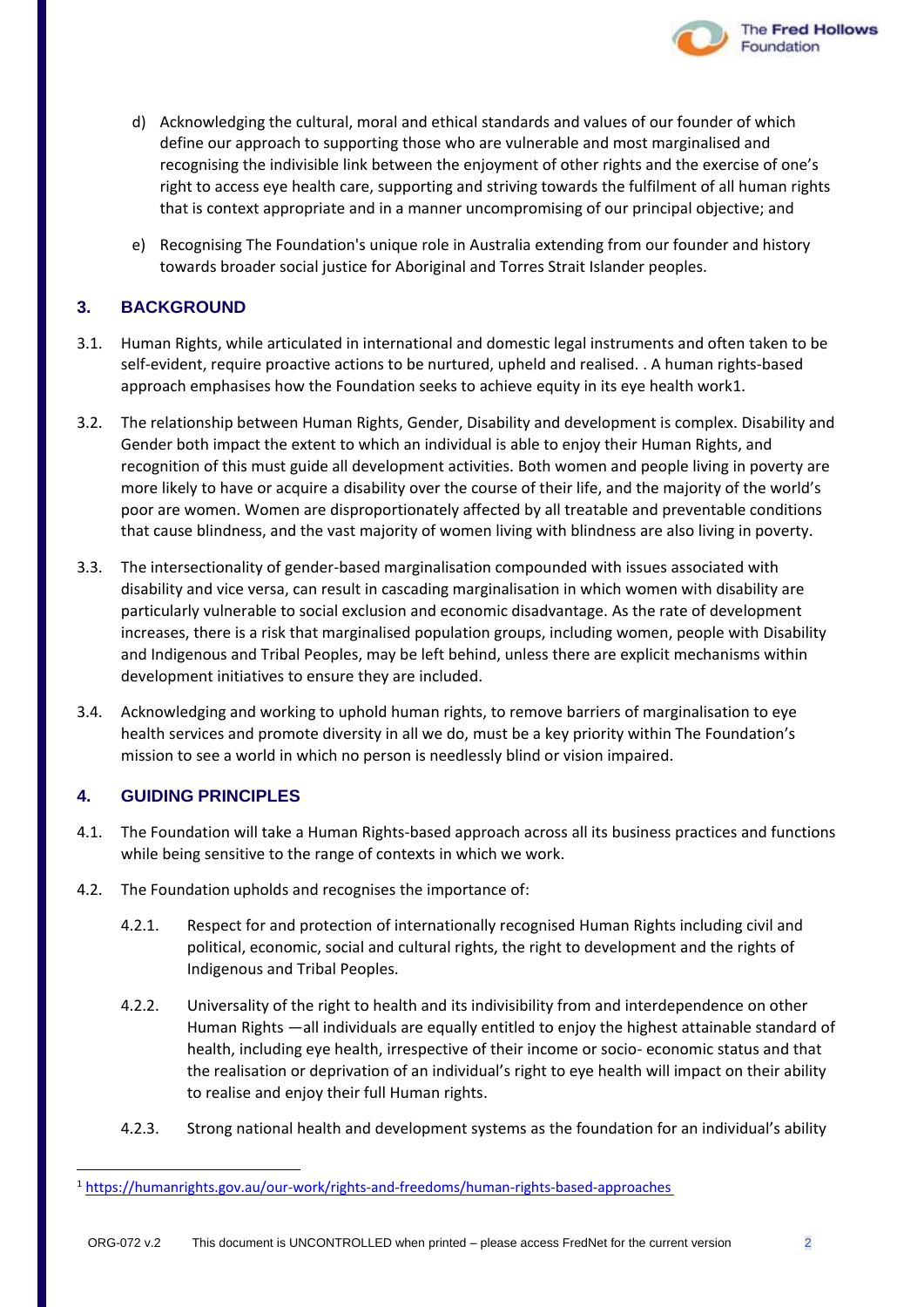

to enjoy their right to affordable, accessible and acceptable eye health.

4.2.4. Valuing diversity through the full and effective participation and inclusion in society and equality of opportunity for all people, regardless of a person's Gender identity, intrinsic capacity or functional ability, Indigeneity or any other factor.

#### **5. COMMITMENTS UNDER THIS POLICY**

The Foundation applies these guiding principles across all aspects of its work to achieve a world where no person is needlessly blind or vision impaired through the following commitments.

#### **5.1. Governance**

The Foundation will:

- 5.1.1. Comply with all national and international regulations that translate international Human Rights principles and conventions to protect Human Rights, subject to local laws and customs to protect the integrity, safety and lawful function of The Foundation in the places we operate, our staff, partners and beneficiaries.
- 5.1.2. Ensure that The Foundation's internal global and divisional policies and procedures are consistent with a human rights-based approach and the principles of Gender Equity and Disability Inclusion.

#### **5.2. Strategic approach**

The Foundation will take a human rights-based approach to include and address the needs of vulnerable, marginalised and disadvantaged communities in its programs, partnerships, advocacy and communications to promote universal health coverage for eye health and strengthen national health and development systems, and within our business practices.

#### **5.3. Programming**

Applying a human rights-based approach to programming, The Foundation will:

- 5.3.1. Ensure our programs take a context specific approach to addressing barriers to diversity, equity and inclusion in the places where we work, including the complexities relating to issues of inequity in access to eye health care and appropriate responses. During the conduct of situational analyses, project design, planning and development, monitoring, evaluation and review, we will take an Intersectional approach to addressing barriers of equity related to Gender, age, place of residence, socio-economic status, ethnicity and Indigeneity, Disability and other context specific factors.
- 5.3.2. Adopt a participatory approach to programming to ensure that a diverse range of stakeholders and their representative organisations, including Women's Organisations and Disabled People's Organisations (DPOs), are meaningfully consulted, empowered and engaged throughout our program cycle and practice, so to both contribute to, and benefit from, our programming on an equal basis with others.

#### **5.4. Partnerships**

5.4.1. The Foundation recognises that there may be instances of Human Rights not being upheld in many of the countries in which it works, including in Australia. The Foundation's approach is to positively influence progressive change in line with local culture and values through our work and in partnership with agencies that support The Foundation's vision. We employ a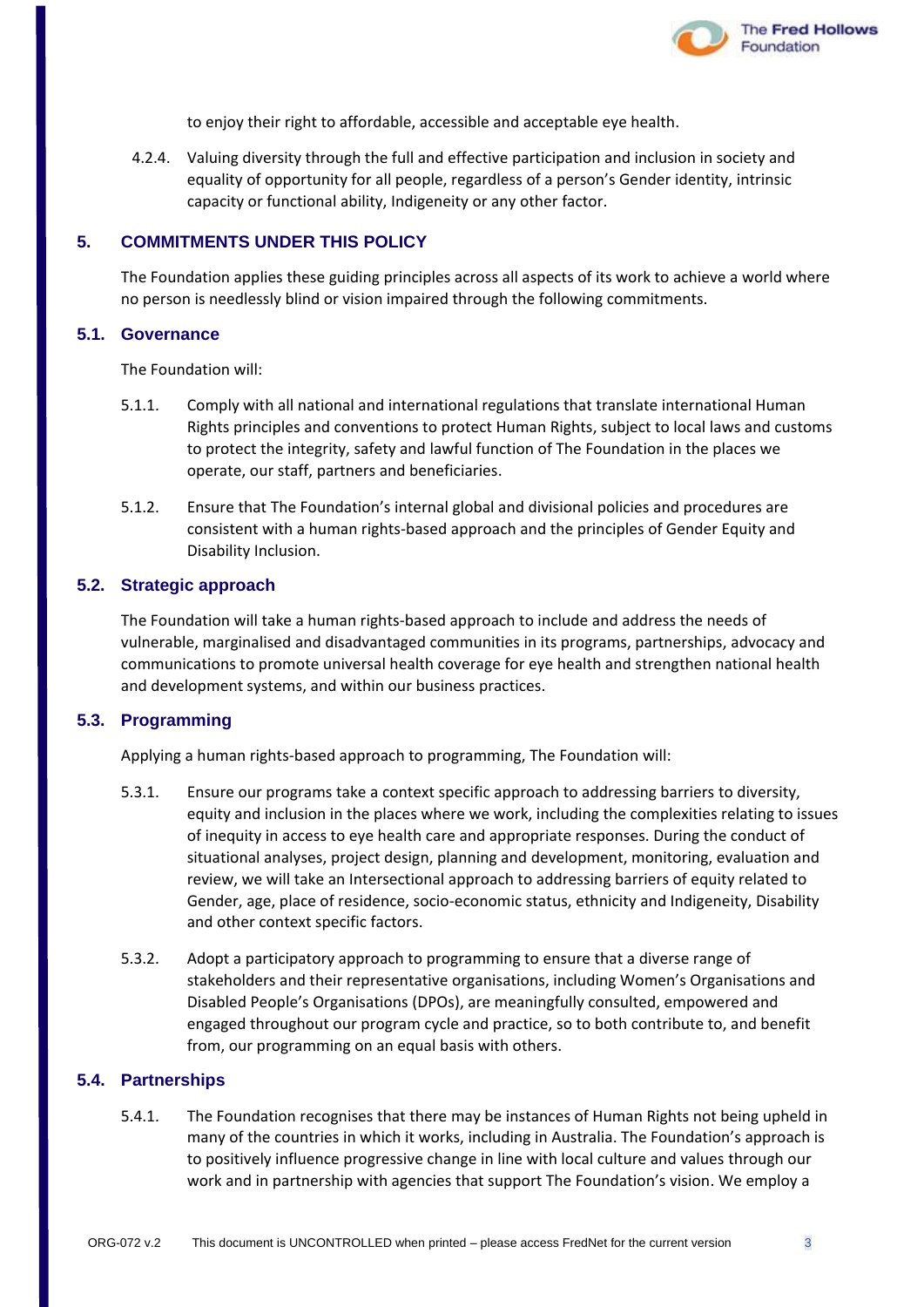

process of due diligence to ensure that appropriate partnerships are entered into in line with our own values and principles as a human rights-based organisation. The Foundation recognises and encourages communication, transparency and accountability between partners as vital to ensuring that Human Rights are respected and protected within the programs supported by The Foundation and more broadly within the countries where we work. All potential partners should have written policies, or a willingness to progress towards developing policies, on aspects of practice including Human Rights and inclusive practices (e.g. Gender and Disability).

5.4.2. The Foundation commits to improving greater diversification of partnerships to enhance our work, to include Women's Organisations, Disabled Person's Organisations (DPOs), Indigenous Peoples Organisations (e.g., Aboriginal Community Controlled Health Organisations in Australia) and other representative organisations and to engage them throughout the project management cycle, from design through planning, implementation, monitoring and evaluation. We recognise these organisations can play a vital role in helping to locate and connect with marginalised groups, assist with the identification of barriers and strategies for remedy, participate as program implementers, training and awareness raising, on steering committees or in stakeholder groups. Likewise, building partnerships with representative organisations can also be key in building two-way referral processes and for the purpose of conducting joint advocacy.

#### **5.5. Private Sector relationships**

The Foundation expects private sector contractors, suppliers, and organisations to adhere to relevant labour laws, child protection and anti-discrimination regulations and standards. The Foundation's ORG-069 Procurement Policy provides guidance on the principles that underpin our private sector contracted relationships. Where possible, The Foundation will use its relationships with the private sector to encourage best practices for Gender Equity, equal employment opportunity and access to services for people with Disability.

#### **5.6. Advocacy**

The Foundation will:

- 5.6.1. Take a human rights-based approach to our advocacy to advance eye health by influencing systemic changes to laws, policies, budgets, in attitudes and within institutions to maximise our impact beyond our direct program interventions at the local, national and global level.
- 5.6.2. Work in partnership with like-minded organisations and seek to elevate voices of people with lived experience of blindness and vision impairment and those from marginalised groups, taking a coordinated and evidence-based approach to mobilise supporters and influence governments, multilateral institutions and international organisations to ensure no one is left behind in having access to eye health services.
- 5.6.3. Promote eye health as integral to the enjoyment of Human Rights including the right to health, education, labour force participation and the broader expression through the achievement of the 2030 Agenda for Sustainable Development and the Sustainable Development Goals.
- 5.6.4. Take a leading role in advocating for evidence-based gender equity and inclusion within the global eye care sector and build a strong profile globally on gender equity so that women and girls can access and benefit from quality eye healthcare.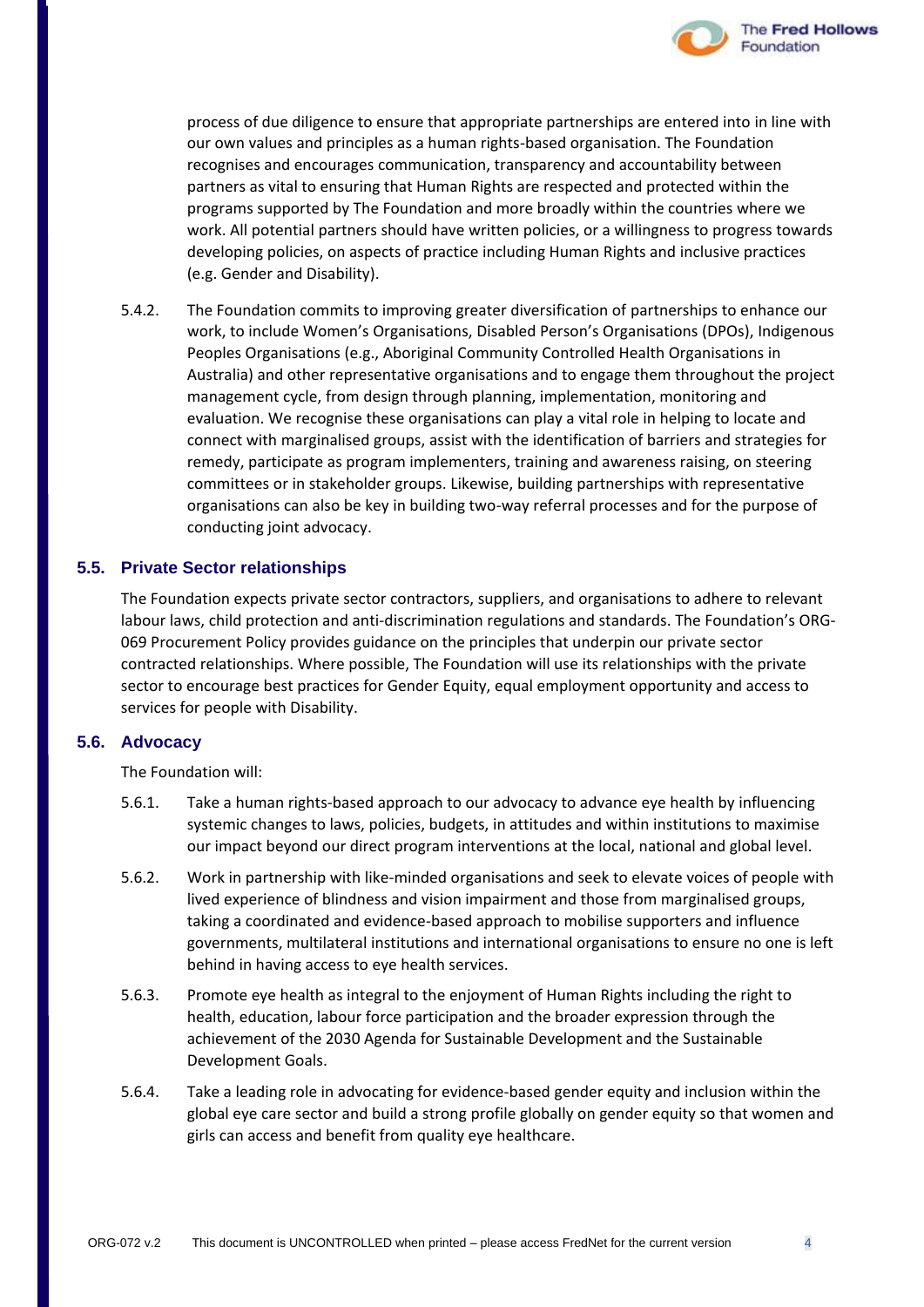

#### **5.7. Australian Aboriginal and Torres Strait Islander Peoples**

As an enduring legacy from The Foundation's founder Professor Fred Hollows, The Foundation will:

- 5.7.1. Ensure that its work to promote the health and wellbeing of Aboriginal and Torres Strait Islander Peoples respects their right to free, prior and informed consent and to selfdetermination by respecting their decisions to engage with The Foundation and to have control over how they engage with The Foundation.
- 5.7.2. Strive to ensure there is Aboriginal and Torres Strait Islander leadership in the Aboriginal and Torres Strait Islander health and social justice work of The Foundation and that the voices of Aboriginal and Torres Strait Islander Peoples are elevated at all levels (internally and externally) on matters related to Aboriginal and Torres Strait Islander peoples.
- 5.7.3. Support the meaningful and appropriate recognition of Aboriginal and Torres Strait Islander Peoples in the Constitution of Australia and promote reconciliation between Aboriginal and Torres Strait Islander Peoples and the wider Australian community.
- 5.7.4. Continue to call out injustice and inadequate treatment of Aboriginal and Torres Strait Islander Peoples where appropriate, in its role as a human rights-based organisation, an advocate and ally.

#### **5.8. People, culture and development**

The Foundation will:

- 5.8.1. Support employment opportunities for local people within the countries where we work, reflect the breadth of diversity across each context and seek to elevate voices to achieve an organisational culture that deeply respects and appreciates diversity, equity and inclusion in all its forms and upholds our value of integrity.
- 5.8.2. Ensure recruitment policies and practices are transparent and well documented to enable monitoring, evaluation and continual improvement, advance merit-based, non-discriminatory selection processes that attract the widest pool of suitably qualified applicants and reflect positively on The Foundation's brand, protect our reputation and prevents conflicts of interest.
- 5.8.3. Provide equal opportunity in employment to people without discrimination based on personal characteristics, including age, breastfeeding, disability, employment activity, sex, gender identity, marital status, physical features, pregnancy, race and other protected attributes under Australian laws and the laws of countries in which we work. We will seek to progressively develop targeted affirmative action measures to advance diversity, equity and inclusion in our recruitment, development and recognition practices and across all levels of The Foundation.
- 5.8.4. Work with and provide reasonable accommodations to staff with disability to ensure safety and a work environment comparable to their peers. We will aspire to proactively engage disability employment services as part of our recruitment outreach and seek to provide greater employment, internship and volunteer opportunities for people with disability.
- 5.8.5. Strive to achieve and model the highest standards of best practice gender equity and inclusion across our business, support a flexible workplace culture and empower our women to be leaders in the global health sector. We will achieve and maintain gender balanced leadership at all levels across all leadership bands and achieve and maintain gender pay equity.
- 5.8.6. Embed reconciliation in all that we do in Australia, continually improve and build on our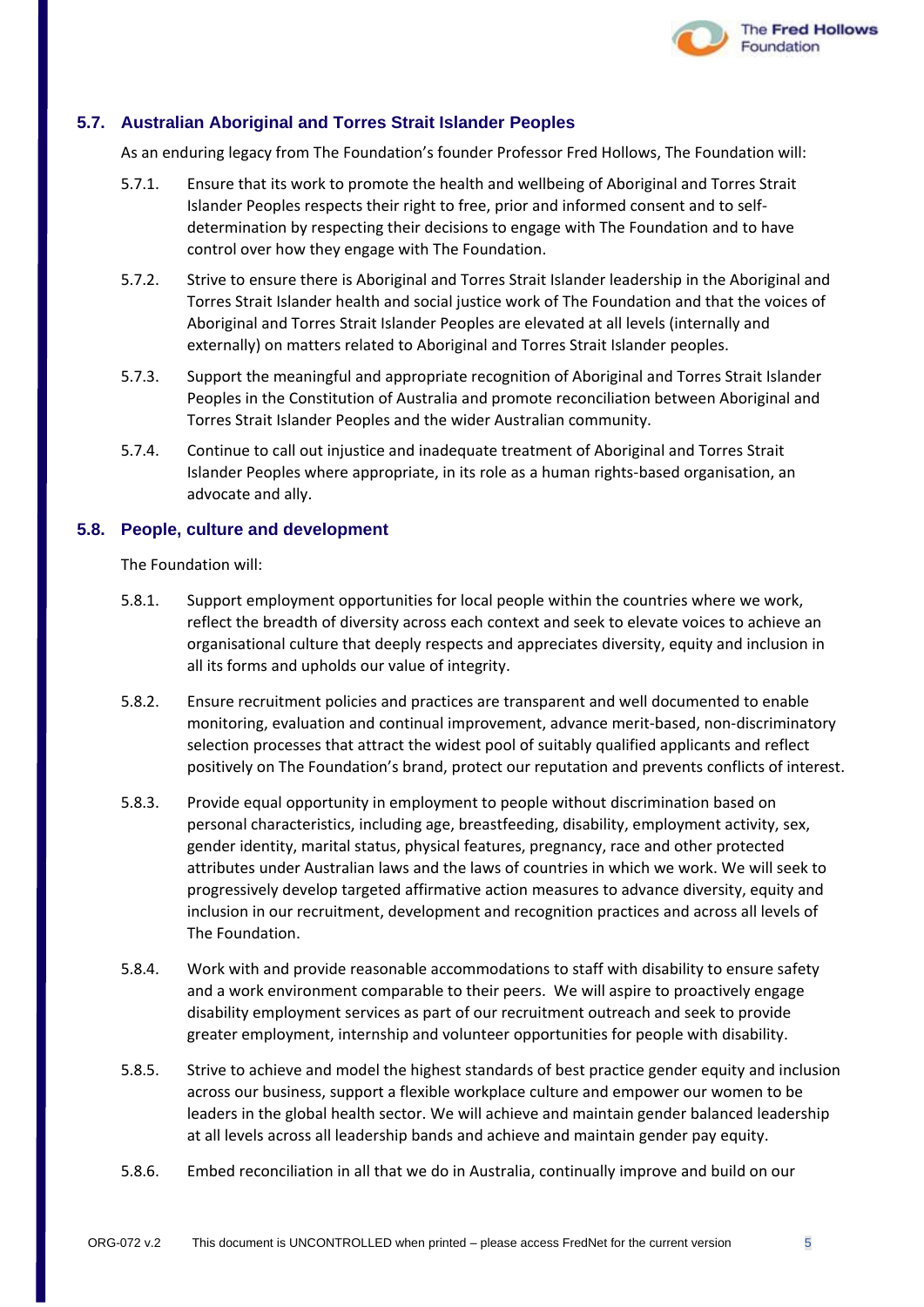

reconciliation activities, and strive to be recognised as publicly accountable and a true ally as assessed by Aboriginal and Torres Strait Islander Peoples. We will embed specific initiatives to support the elevation of Aboriginal and Torres Strait Islander staff voices, assess and improve cultural safety across The Foundation and in our recruitment and retention strategies (including KPIs at the Executive level). We will grow, support and develop the Aboriginal and Torres Strait Islander workforce across The Foundation, including the engagement of external Aboriginal and Torres Strait Islander organisations to support these initiatives.

#### **5.9. Communications**

- 5.9.1. The Foundation will uphold a human rights-based approach to all communications at all times, communicating truthfully, transparently, ethically and in an accessible manner. Our approach to obtaining and disseminating Communication Materials is to treat all stakeholders, including beneficiaries and partners, consistently with respect and dignity.
- 5.9.2. Communication Materials must be obtained and used according to ethical principles following the ACFID Code of Conduct, be consistent with their stated purpose and The Foundation's values and comply with Web Content Accessibility Guidelines (WCAG) 2.0 Accessibility Standards (Level AA) where relevant.

#### **6. RESPONSIBILITIES & ACCOUNTABILITIES**

#### **6.1. Chief Executive Officer (CEO)**

The CEO is responsible for ensuring this Policy is upheld and will ensure progress in relation to Human Rights, Equity and Inclusion is included in standard reporting to the Board.

- 6.1.1. The CEO will ensure the Board is informed of any concerns relating to Human Rights, equity or inclusion that may present risk to The Foundation and its staff, beneficiaries, volunteers, partners, reputation, operations or other activities.
- 6.1.2. The CEO will hold relevant Divisional Executive Directors accountable to this Policy.

#### **6.2. Policy Owner**

- 6.2.1. The Policy Owner is responsible to ensure this Policy complies with The Foundation's obligations and contemporary practice and will suggest updates to this Policy as required.
- 6.2.2. The Policy Owner will be responsible for addressing any issues arising in relation to this Policy and will be the point of contact for all staff for any issue of contention.
- 6.2.3. The Policy Owner will inform the CEO of any issues of risk to The Foundation and will record any issues on the organisation risk register.

#### **6.3. Divisional Executive Directors**

- 6.3.1. The Executive Director Business Operations will promote this Policy to all staff.
- 6.3.2. Divisional Executive Directors will ensure Foundation and divisional procedures, practices, plans and operations align with this Policy and that all relevant staff members are aware of, and understand, this Policy and their responsibilities under it. Divisions are encouraged to put in place procedures to implement the principles set out in this Policy. However, this Policy will prevail to the extent of any ambiguity or inconsistency between this Policy and those procedures.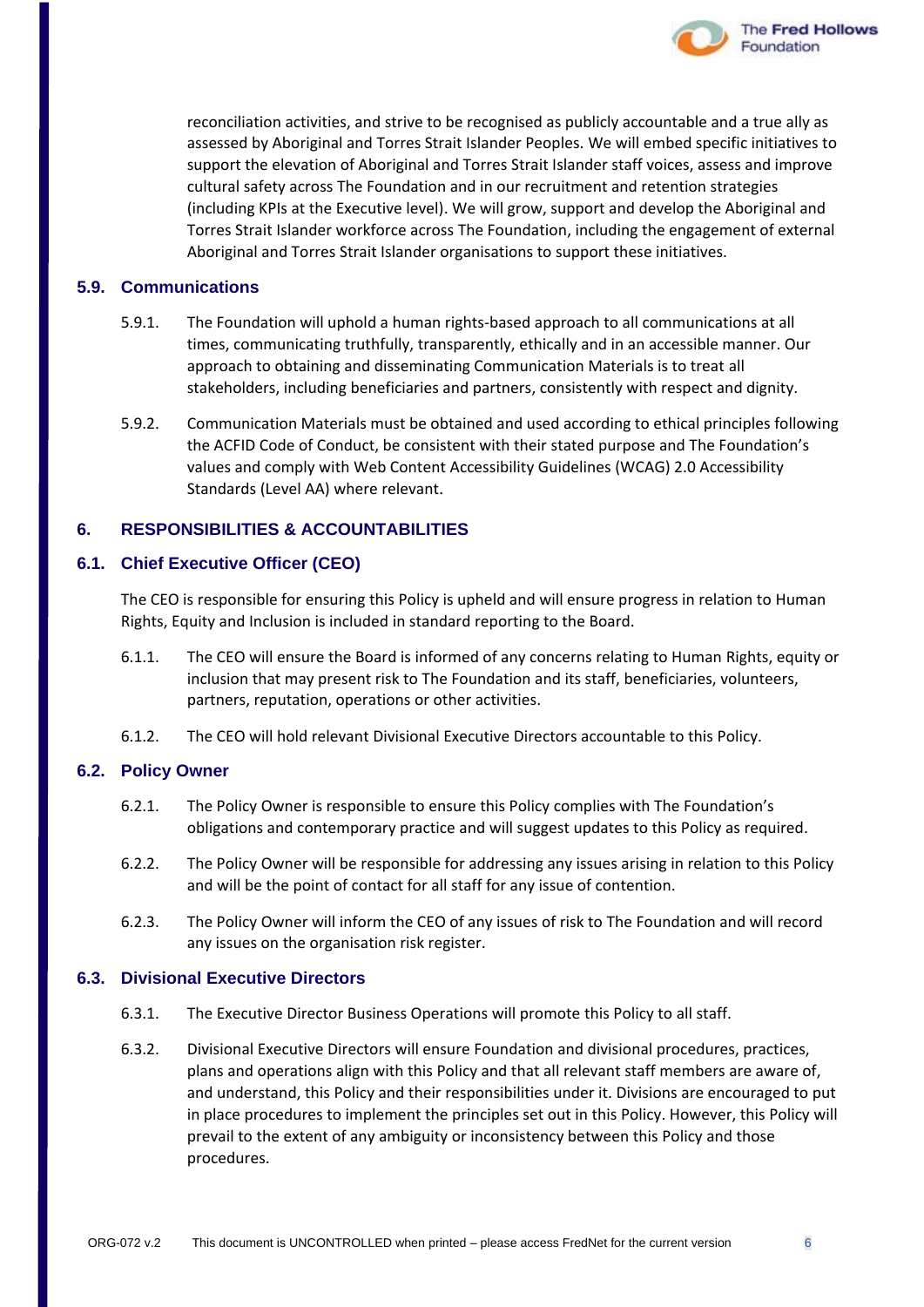

6.3.3. Divisional Executive Directors are responsible for monitoring and responding to any Human Rights based risk or concerns arising within The Foundation's business activities. The Divisional Executive Director will seek the advice of the Policy Owner on issues of contention.

#### **6.4. All staff of The Foundation**

- 6.4.1. All staff will apply the principles and commitments required under this Policy.
- 6.4.2. All staff are responsible for identifying and responding to any Human Rights based risk or concerns arising within The Foundation's business activities. Any matters of contention will be reported to the Divisional Executive Director.

#### **6.5. All associated stakeholders**

All associated stakeholders operating with or on behalf of The Foundation are expected to apply the principles and relevant commitments under this Policy while being sensitive to the range of contexts in which they work. Stakeholders are to advise the primary contact point within The Foundation of any issues that may arise.

#### **7. MONITORING**

- 7.1.1. A report on the implementation of this Policy will be submitted to the Board every three years across The Foundation's business activities, including the countries in which we work. The Policy Owner is responsible for compiling this report and submission to the CEO.
- 7.1.2. This Policy will be reviewed every three years and the Policy Owner is responsible to undertake this review.
- 7.1.3. The Business Operations Division has oversight for all Governance and Operational Policy and will ensure the Policy is listed on the Policy Register and provide support to ensure monitoring and reporting obligations are met.

#### **8. LEGISLATIVE AND REGULATORY FRAMEWORK**

The Foundation is required to adhere to the human rights-based regulations of the countries in which The Foundation has offices and programs. The Foundation also acknowledges the relevant international treaties and conventions:

[Universal Declaration of Human Rights](http://www.un.org/en/universal-declaration-human-rights/) (1948) [International Covenant on Civil and Political Rights\(1966\)](https://www.ohchr.org/en/professionalinterest/pages/ccpr.aspx) [International Covenant on Economic, Social and Cultural Rights\(1966\)](https://www.ohchr.org/en/professionalinterest/pages/cescr.aspx) [International Convention on the Elimination of All Forms of Racial Discrimination](https://www.ohchr.org/en/professionalinterest/pages/cerd.aspx) (1965) [Convention on the Elimination of All Forms of Discrimination against Women](https://www.ohchr.org/en/professionalinterest/pages/cedaw.aspx) (1979) [Convention Against Torture and Other Cruel, Inhuman or Degrading Treatment or Punishment](https://www.ohchr.org/en/professionalinterest/pages/cat.aspx) [\(1984\)](https://www.ohchr.org/en/professionalinterest/pages/cat.aspx) [Convention on the Rights of the Child](https://www.humanrights.gov.au/convention-rights-child) (1989) [Declaration on Fundamental Principles and Rights at Work](https://www.ilo.org/declaration/lang--en/index.htm) (1998) [Convention on the Rights of Persons with Disabilities\(2006\)](https://www.un.org/development/desa/disabilities/convention-on-the-rights-of-persons-with-disabilities.html) [Guiding Principles on Business and Human Rights](https://www.ohchr.org/Documents/Publications/GuidingPrinciplesBusinessHR_EN.pdf) (2011) [United Nations Declaration on the Rights of Indigenous Peoples](https://www.un.org/development/desa/indigenouspeoples/wp-content/uploads/sites/19/2018/11/UNDRIP_E_web.pdf) [International Labor Organisation Convention \(No. 169\)](https://www.ilo.org/dyn/normlex/en/f?p=NORMLEXPUB:12100:0::NO::P12100_ILO_CODE:C169)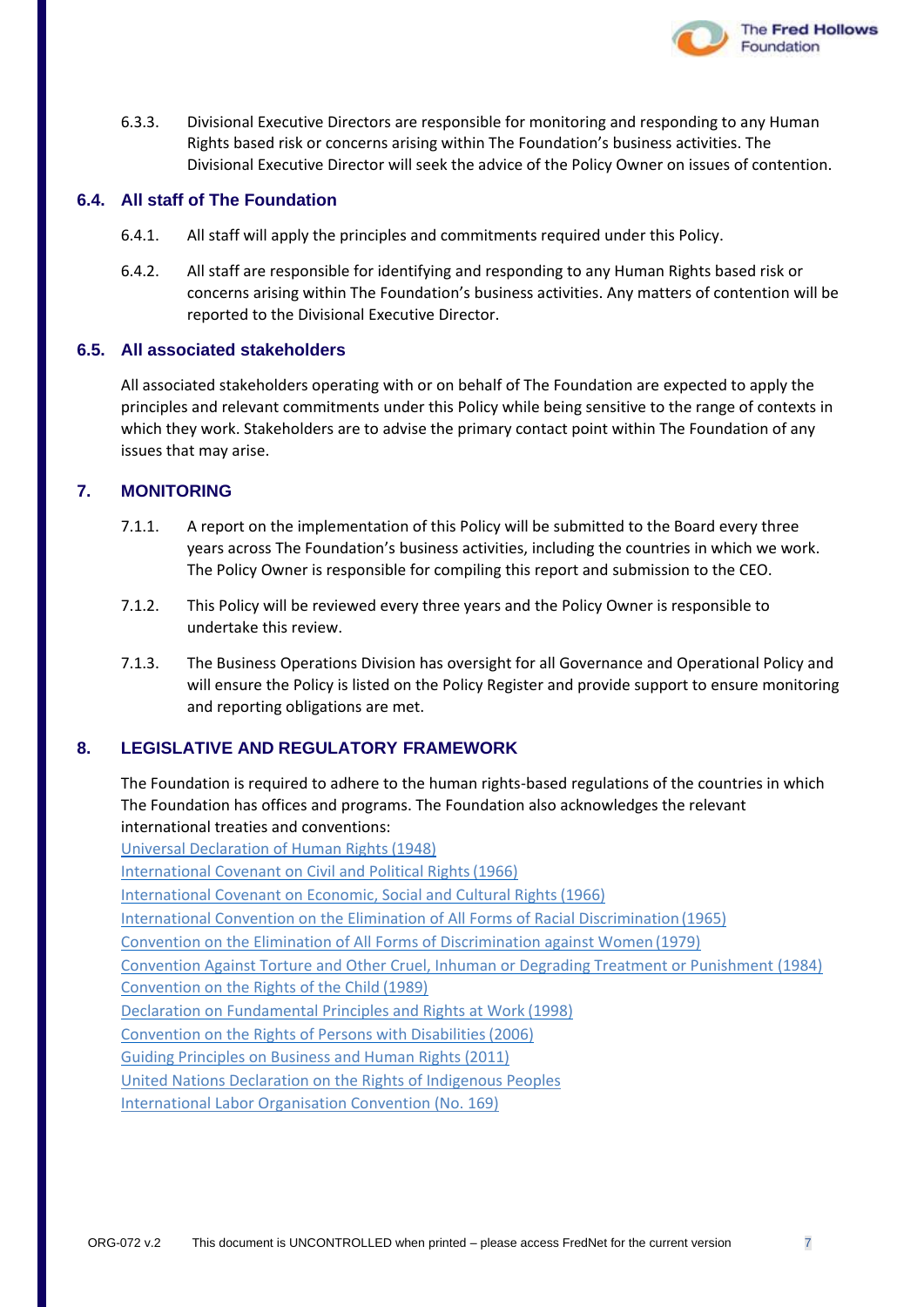

#### **9. DEFINITIONS**

**Communications Materials** has the meaning set out in The Foundation's ORG-024 Communications & Transparency Policy.

**Disability** is an evolving concept resulting from the interaction between persons with impairments and broader attitudinal and environmental barriers that hinder their full and effective participation in society on an equal basis with others. Persons with disability include those who have long term physical, mental, intellectual or sensory impairments<sup>2</sup>.

**Disability Inclusion** in an international development context recognises that, like all members of a population, people with disability are both beneficiaries and agents of development. A disability inclusive approach to effective development seeks to identify and address barriers that prevent people with disability from participating in, and benefiting from, development. The approach is grounded in a human rights approach and founded on the central tenant of the global disability movement, 'Nothing about us without us'. Core principles of Disability Inclusive Development include awareness raising, participation, non-discrimination, accessibility and universal design, gender equity and the twin track approach. This involves both mainstreaming – ensuring people with disability have access to services on an equal basis, together with taking a targeted approach to address the specific needs of people with disability to empower them and improve their situation.

**Diversity** is a multifaceted concept that incorporates a multitude of personal and group identities that draw upon many social markers and circumstances that make everyone unique. The Foundation values diversity and promoting inclusion in our workplace and the unique qualities, attributes, skills and experiences our employees, volunteers, donors, supporters and our beneficiaries bring to our work. Moreover, as an international development organisation that is grounded in a human rights-based approach, it is important we reflect the diversity of the people and communities in which we work and strive to reflect that diversity across The Foundation as much is practicably possible, from the Board through the Executive, management and staff, and across the constituencies and beneficiaries of our work.

**Gender** refers to the socially and culturally constructed ideas of what it is to be male, female or nonbinary in a specific context. Gender is evidenced in the roles, responsibilities, attitudes and behaviours that a society expects and considers appropriate for males and females, independent of an individual's own identity or expression. Societal and individual expectations about gender are learned, changeable over time, different within and among cultures and often intersect with other factors such as race, class, age, disability, and sexual orientation. Gender interacts with but is different from sex. Sex refers to the different biological and physiological characteristics of females, males and intersex persons, such as chromosomes, hormones and reproductive organs<sup>3</sup>. Gender and sex are related to but different from gender identity. Gender identity refers to a person's deeply felt, internal and individual experience of gender, which may or may not correspond to the person's physiology or designated sex at birth.

**Gender Equity** requires fairness in treatment of all people regardless of sex or gender identity and/or expression. The concept of gender equity recognises that individuals have different needs and power based on their sex or gender identity and/or expression, and that these differences should be identified and addressed in a manner that rectifies inequities. To ensure fairness, affirmative action is often used to remedy gaps and compensate for historical and social disadvantages that prevent individuals from otherwise operating as equals.

**Human Rights** covers a range of civil and political, economic, social and cultural rights and freedoms

<sup>&</sup>lt;sup>2</sup> [UN Convention on the Rights of Persons with Disabilities](http://www.un.org/disabilities/documents/convention/convoptprot-e.pdf)

<sup>&</sup>lt;sup>3</sup> [https://www.who.int/health-topics/gender#tab=tab\\_1](https://www.who.int/health-topics/gender#tab=tab_1)